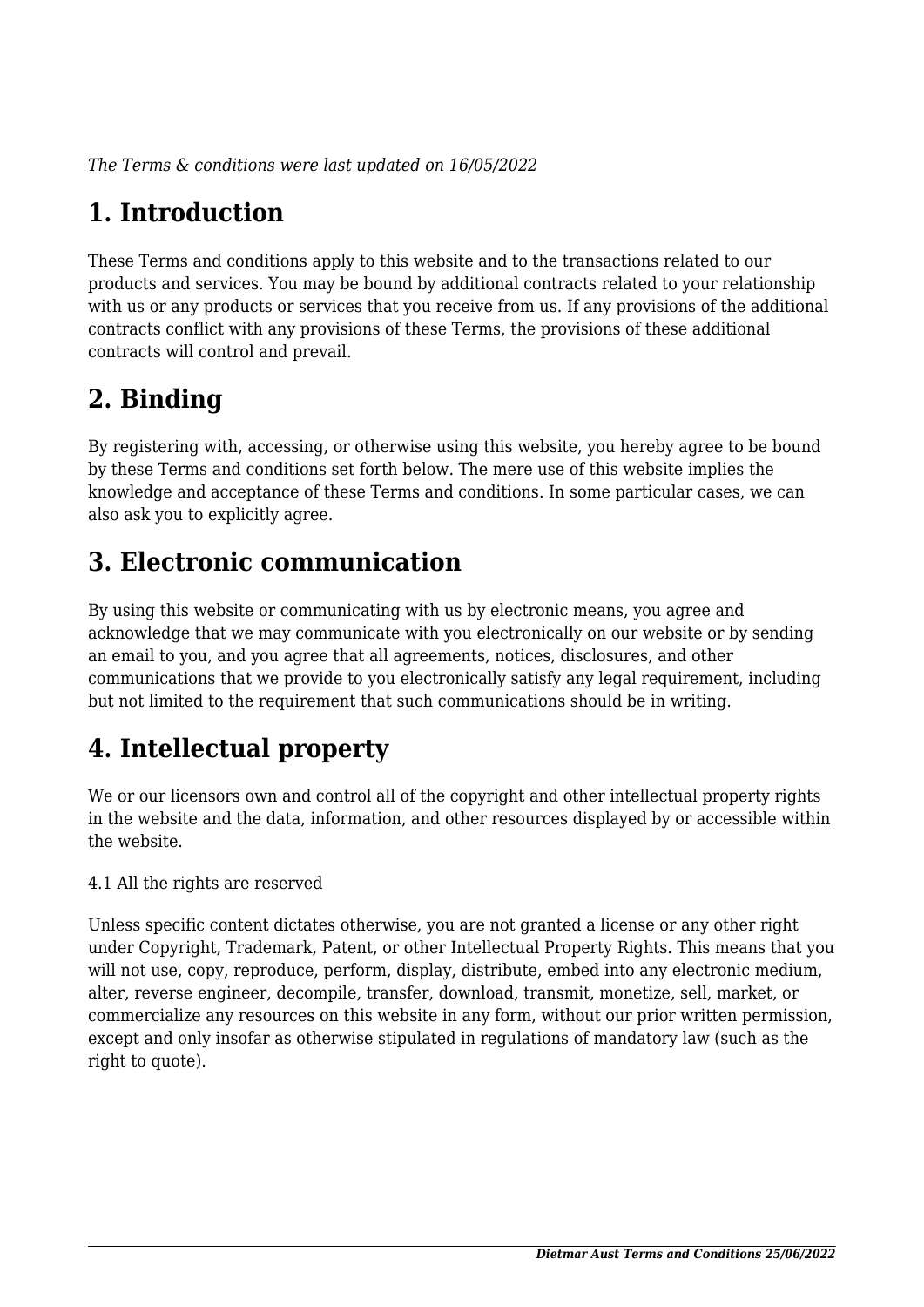## **5. Newsletter**

Notwithstanding the foregoing, you may forward our newsletter in the electronic form to others who may be interested in visiting our website.

# **6. Third-party property**

Our website may include hyperlinks or other references to other party's websites. We do not monitor or review the content of other party's websites which are linked to from this website. Products or services offered by other websites shall be subject to the applicable Terms and Conditions of those third parties. Opinions expressed or material appearing on those websites are not necessarily shared or endorsed by us.

We will not be responsible for any privacy practices or content of these sites. You bear all risks associated with the use of these websites and any related third-party services. We will not accept any responsibility for any loss or damage in whatever manner, however caused, resulting from your disclosure to third parties of personal information.

### **7. Responsible use**

By visiting our website, you agree to use it only for the purposes intended and as permitted by these Terms, any additional contracts with us, and applicable laws, regulations, and generally accepted online practices and industry guidelines. You must not use our website or services to use, publish or distribute any material which consists of (or is linked to) malicious computer software; use data collected from our website for any direct marketing activity, or conduct any systematic or automated data collection activities on or in relation to our website.

Engaging in any activity that causes, or may cause, damage to the website or that interferes with the performance, availability, or accessibility of the website is strictly prohibited.

## **8. Idea submission**

Do not submit any ideas, inventions, works of authorship, or other information that can be considered your own intellectual property that you would like to present to us unless we have first signed an agreement regarding the intellectual property or a non-disclosure agreement. If you disclose it to us absent such written agreement, you grant to us a worldwide, irrevocable, non-exclusive, royalty-free license to use, reproduce, store, adapt, publish, translate and distribute your content in any existing or future media.

## **9. Termination of use**

We may, in our sole discretion, at any time modify or discontinue access to, temporarily or permanently, the website or any Service thereon. You agree that we will not be liable to you or any third party for any such modification, suspension or discontinuance of your access to, or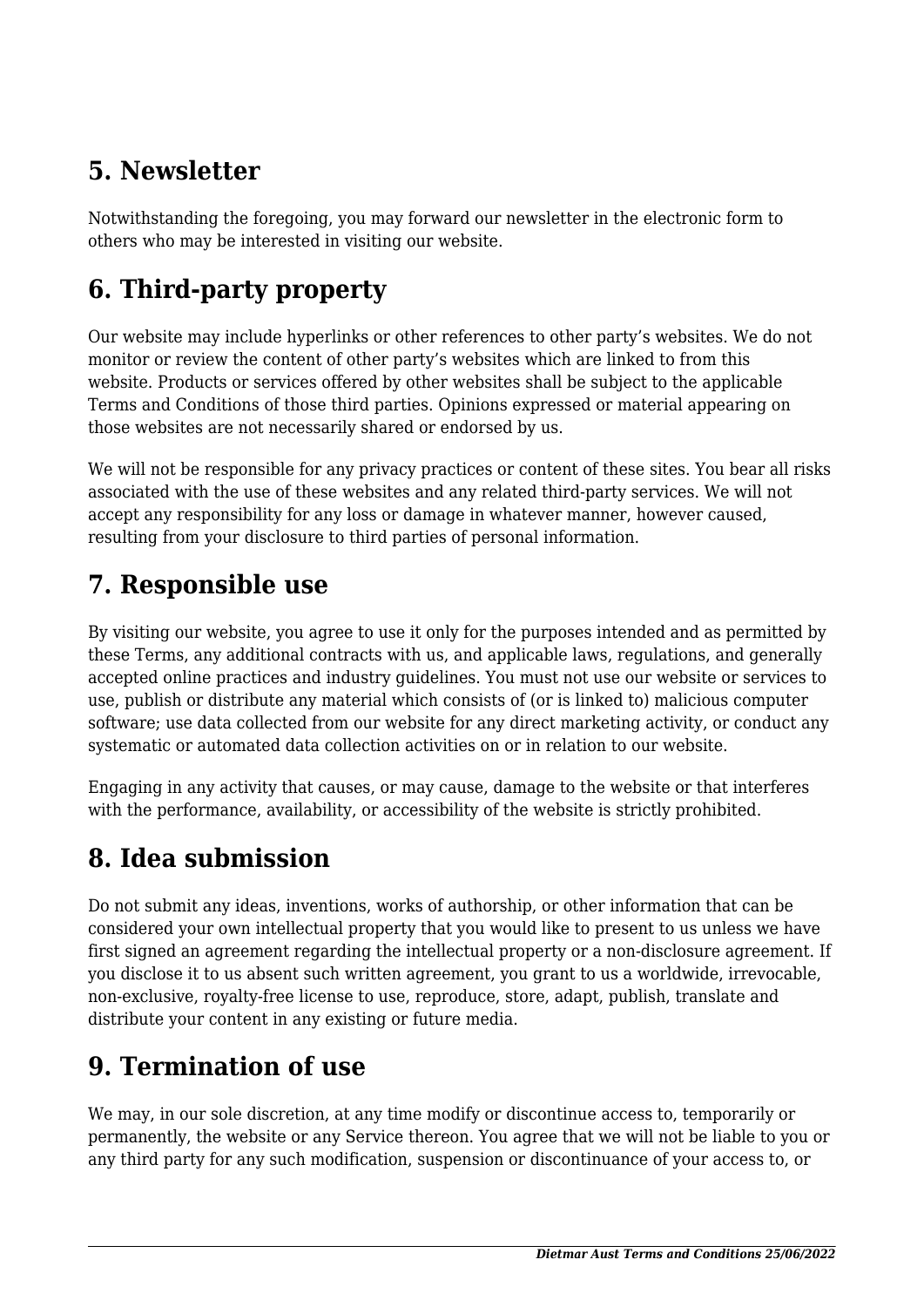use of, the website or any content that you may have shared on the website. You will not be entitled to any compensation or other payment, even if certain features, settings, and/or any Content you have contributed or have come to rely on, are permanently lost. You must not circumvent or bypass, or attempt to circumvent or bypass, any access restriction measures on our website.

### **10. Warranties and liability**

Nothing in this section will limit or exclude any warranty implied by law that it would be unlawful to limit or to exclude. This website and all content on the website are provided on an "as is" and "as available" basis and may include inaccuracies or typographical errors. We expressly disclaim all warranties of any kind, whether express or implied, as to the availability, accuracy, or completeness of the Content. We make no warranty that:

- this website or our content will meet your requirements;
- this website will be available on an uninterrupted, timely, secure, or error-free basis.

Nothing on this website constitutes or is meant to constitute, legal, financial or medical advice of any kind. If you require advice you should consult an appropriate professional.

The following provisions of this section will apply to the maximum extent permitted by applicable law and will not limit or exclude our liability in respect of any matter which it would be unlawful or illegal for us to limit or to exclude our liability. In no event will we be liable for any direct or indirect damages (including any damages for loss of profits or revenue, loss or corruption of data, software or database, or loss of or harm to property or data) incurred by you or any third party, arising from your access to, or use of, our website.

Except to the extent any additional contract expressly states otherwise, our maximum liability to you for all damages arising out of or related to the website or any products and services marketed or sold through the website, regardless of the form of legal action that imposes liability (whether in contract, equity, negligence, intended conduct, tort or otherwise) will be limited to the total price that you paid to us to purchase such products or services or use the website. Such limit will apply in the aggregate to all of your claims, actions and causes of action of every kind and nature.

### **11. Privacy**

To access our website and/or services, you may be required to provide certain information about yourself as part of the registration process. You agree that any information you provide will always be accurate, correct, and up to date.

We have developed a policy to address any privacy concerns you may have. For more information, please see our **Privacy Statement** and our **[Cookie Policy](https://dietmaraust.com/cookie-richtlinie-eu/)**.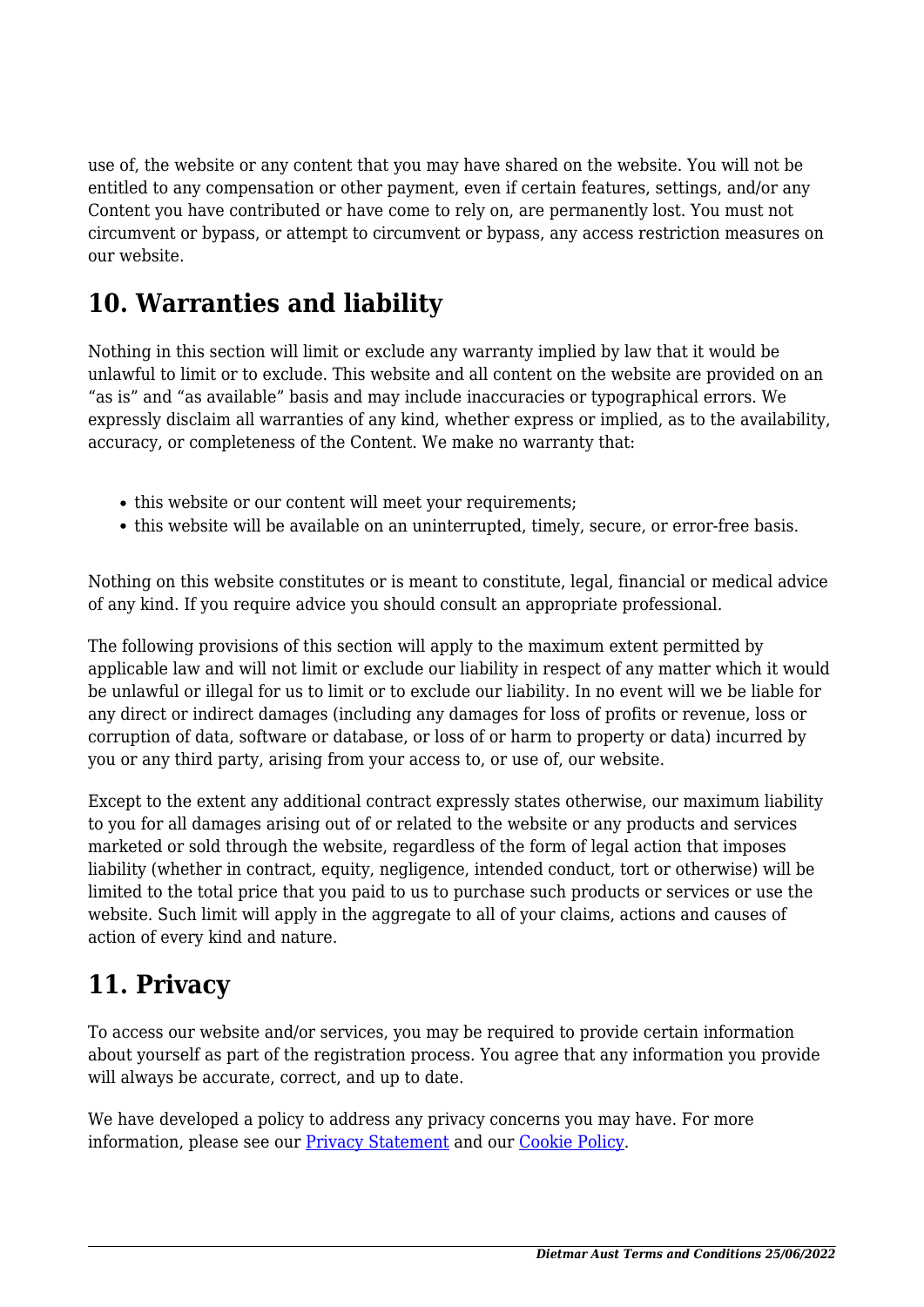## **12. Export restrictions / Legal compliance**

Access to the website from territories or countries where the Content or purchase of the products or Services sold on the website is illegal is prohibited. You may not use this website in violation of export laws and regulations of Germany.

#### **13. Assignment**

You may not assign, transfer or sub-contract any of your rights and/or obligations under these Terms and conditions, in whole or in part, to any third party without our prior written consent. Any purported assignment in violation of this Section will be null and void.

### **14. Breaches of these Terms and conditions**

Without prejudice to our other rights under these Terms and Conditions, if you breach these Terms and Conditions in any way, we may take such action as we deem appropriate to deal with the breach, including temporarily or permanently suspending your access to the website, contacting your internet service provider to request that they block your access to the website, and/or commence legal action against you.

## **15. Force majeure**

Except for obligations to pay money hereunder, no delay, failure or omission by either party to carry out or observe any of its obligations hereunder will be deemed to be a breach of these Terms and conditions if and for as long as such delay, failure or omission arises from any cause beyond the reasonable control of that party.

# **16. Indemnification**

You agree to indemnify, defend and hold us harmless, from and against any and all claims, liabilities, damages, losses and expenses, relating to your violation of these Terms and conditions, and applicable laws, including intellectual property rights and privacy rights. You will promptly reimburse us for our damages, losses, costs and expenses relating to or arising out of such claims.

## **17. Waiver**

Failure to enforce any of the provisions set out in these Terms and Conditions and any Agreement, or failure to exercise any option to terminate, shall not be construed as waiver of such provisions and shall not affect the validity of these Terms and Conditions or of any Agreement or any part thereof, or the right thereafter to enforce each and every provision.